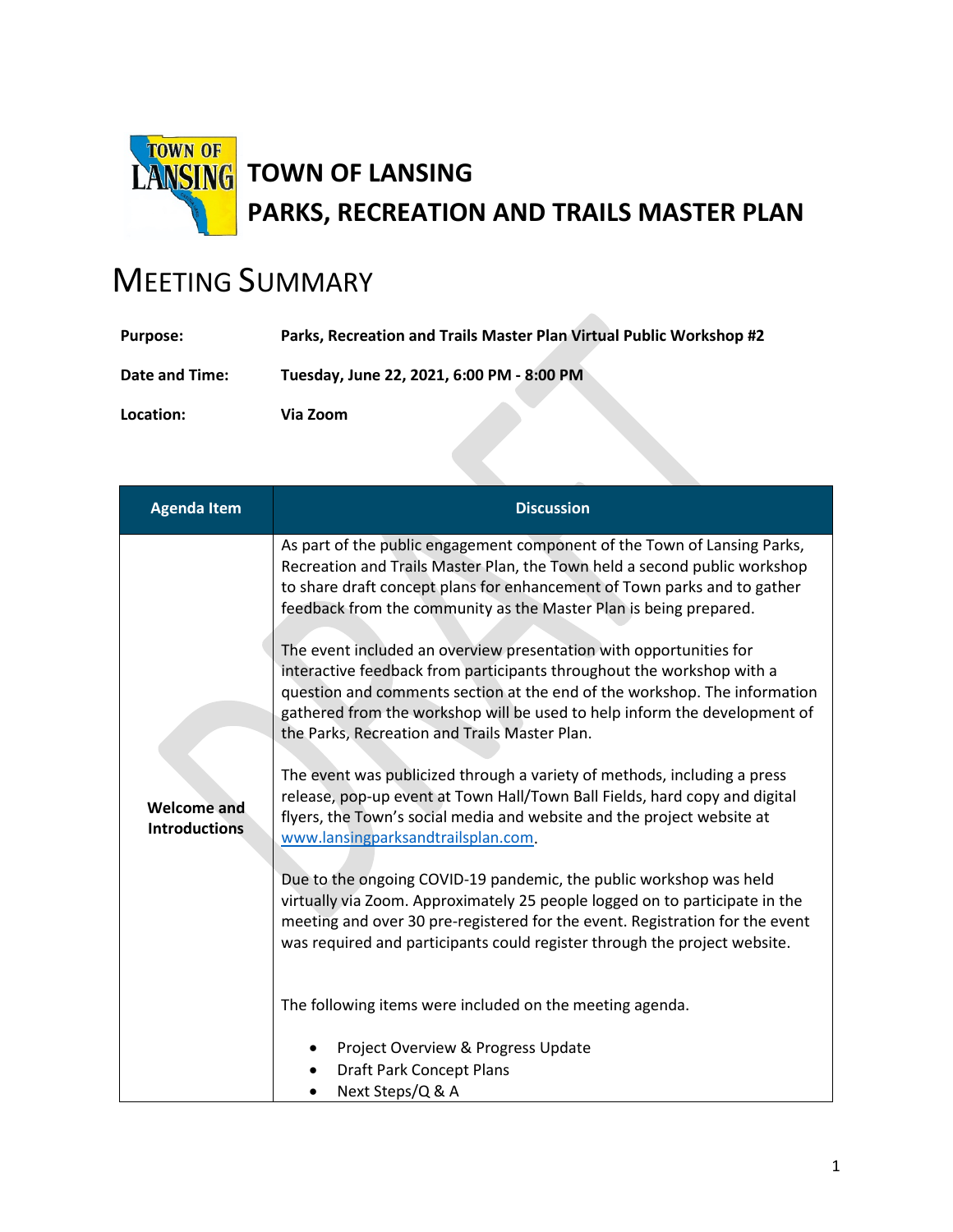| Town Supervisor, Ed LaVigne welcomed everyone and introduced the town<br>staff helping the effort. Patrick Tyrrell, Parks & Recreation Supervisor<br>introduced himself as well as C.J. Randall the Director of Planning.<br>Jaclyn Hakes introduced the Project Team, Parks Rec Advisory Committee,<br>and Town Representatives. |
|-----------------------------------------------------------------------------------------------------------------------------------------------------------------------------------------------------------------------------------------------------------------------------------------------------------------------------------|
| Project Team members present included:<br>Jaclyn Hakes, Project Manager, MJ Engineering<br>Andris Blumbergs, Planner, MJ Engineering<br>Josiah Simpson, Project Designer, PLACE Alliance Northeast                                                                                                                                |
| Parks Rec Advisory Committee included:<br>Katrina Binkewicz<br>Ronny Hardaway<br>Becca Lovenheim<br>Paul Paradine<br>Deborah Trumbull<br><b>Jack Young</b>                                                                                                                                                                        |
| <b>Town Representatives</b><br>• C.J. Randall, Director of Planning<br>Pat Tyrrell, Lansing Parks and Recreation Supervisor<br>Edward LaVigne, Town Supervisor<br>$\bullet$<br>Jenna Hoellerer, Parks and Recreation Owen Davis, Parks and<br>Recreation                                                                          |
| After the Project Team was introduced Ms. Hakes (MJ) provided an<br>explanation of the virtual public workshop and how participants could<br>participate in the event.                                                                                                                                                            |
| Following the "How to", participants had the opportunity to respond to<br>several polling questions utilizing Zoom's online polling features. The purpose<br>of the polling questions was to gain a better understanding of who was<br>participating in the virtual event. The questions and results are presented<br>below:      |
| 1. Who is joining us this evening?<br>Resident (54%)<br>а.<br>Property owner (38%)<br>b.<br>Visitor (8%)<br>c.                                                                                                                                                                                                                    |
| How did you find out about the Virtual Public Workshop? Select all<br>2.<br>that apply<br>a. Work of mouth<br>Lansing Recreation Website<br>b.                                                                                                                                                                                    |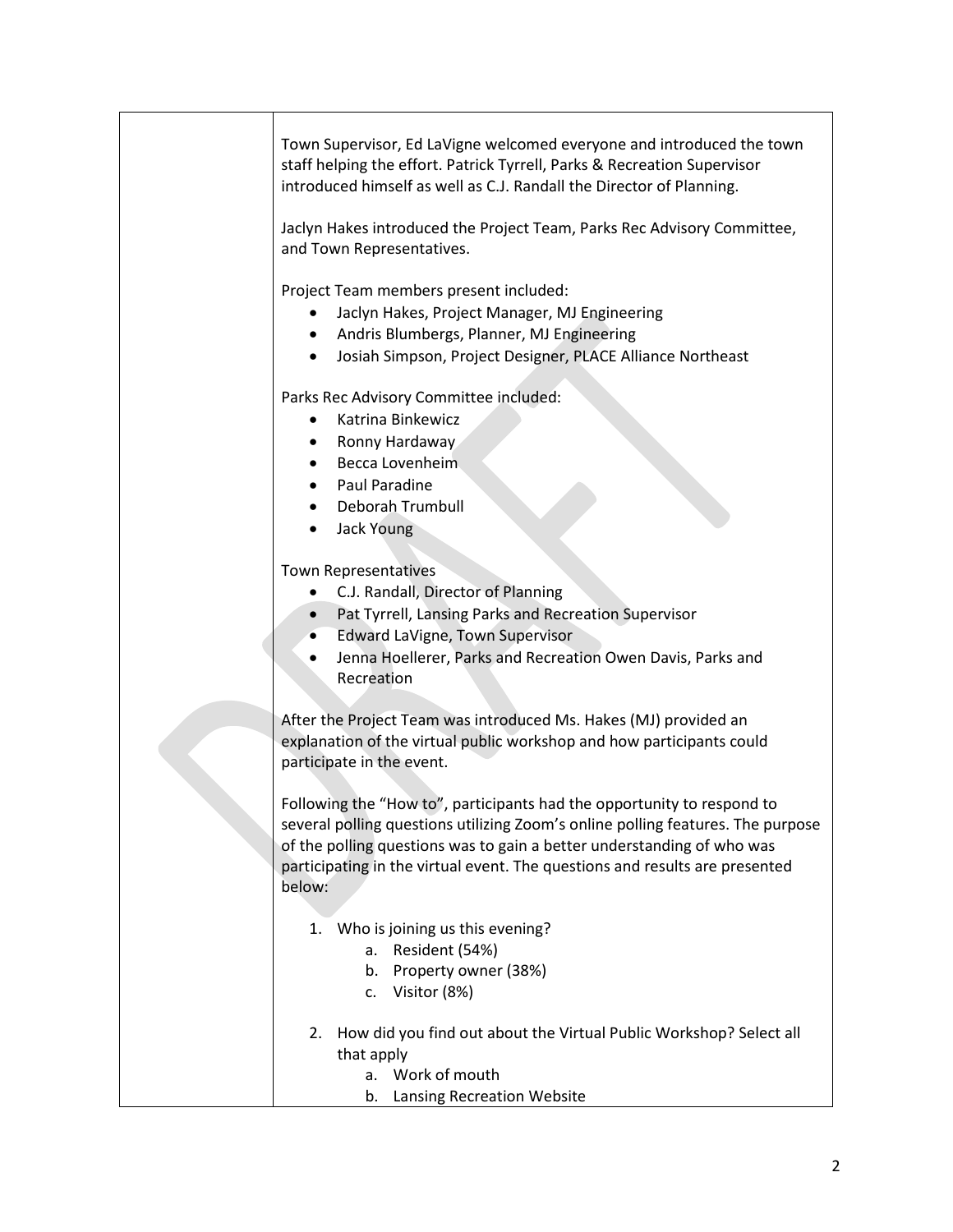|                         | Town Website<br>$\mathsf{C}$ .                                                                      |
|-------------------------|-----------------------------------------------------------------------------------------------------|
|                         | Did you attend Public Meeting #1 on February 26th?<br>3.                                            |
|                         | Yes (54%)<br>а.                                                                                     |
|                         | No (46%)<br>b.                                                                                      |
|                         |                                                                                                     |
|                         | How often do you visit Lansing Parks?<br>4.                                                         |
|                         | Daily (18%)<br>а.                                                                                   |
|                         | Weekly (54%)<br>b.                                                                                  |
|                         | Monthly (11%)<br>c.                                                                                 |
|                         | d. Occasionally (18%)                                                                               |
|                         | Rarely (0%)<br>e.                                                                                   |
|                         | 5. Which Town of Lansing Park do you frequent the most?                                             |
|                         | <b>Myers Park</b><br>a.                                                                             |
|                         | Salt Point<br>b.                                                                                    |
|                         | Ludlowville Park<br>$\mathsf{C}$ .                                                                  |
|                         | d. Town Ball Fields                                                                                 |
|                         | e. Town Barn Field                                                                                  |
|                         | f.<br><b>Lansing Center Trail</b>                                                                   |
|                         |                                                                                                     |
|                         |                                                                                                     |
|                         | Ms. Hakes (MJ) provided an overview and progress update which included the<br>following:            |
|                         |                                                                                                     |
|                         | <b>Project Overview:</b>                                                                            |
|                         |                                                                                                     |
|                         | What is a Parks, Recreation and Trails Master Plan?<br>$\circ$                                      |
|                         | A roadmap to ensure an appropriate balance of facilities,<br>amenities, and programs                |
|                         | Resources for future development and redevelopment of<br>$\circ$                                    |
|                         | Town parks, trails, and recreational facilities                                                     |
|                         |                                                                                                     |
|                         | Project Approach                                                                                    |
|                         | <b>RE-THINK</b> – Rethink the physical space and programming<br>$\circ$                             |
| <b>Project Overview</b> | opportunities                                                                                       |
|                         | RE-CONNECT - Reconnect physically within the park; visually<br>$\circ$                              |
|                         | to the waterfront; and programmatically for the community.                                          |
|                         | RE-FOCUS - Refocus activities within each park to maximize<br>$\circ$                               |
|                         | the space and focus on the pedestrian realm                                                         |
|                         |                                                                                                     |
|                         | <b>Project Tasks</b>                                                                                |
|                         | Task 1: Review Existing Data & Plans<br>$\circ$<br>Task 2: Inventory Existing Facilities<br>$\circ$ |
|                         | Task 3: Committee Meetings<br>$\circ$                                                               |
|                         | Task 4: Manage Public Engagement<br>$\circ$                                                         |
|                         | Task 5: Analyze Needs & Trends<br>$\circ$                                                           |
|                         | Task 6: Public Workshop<br>$\circ$                                                                  |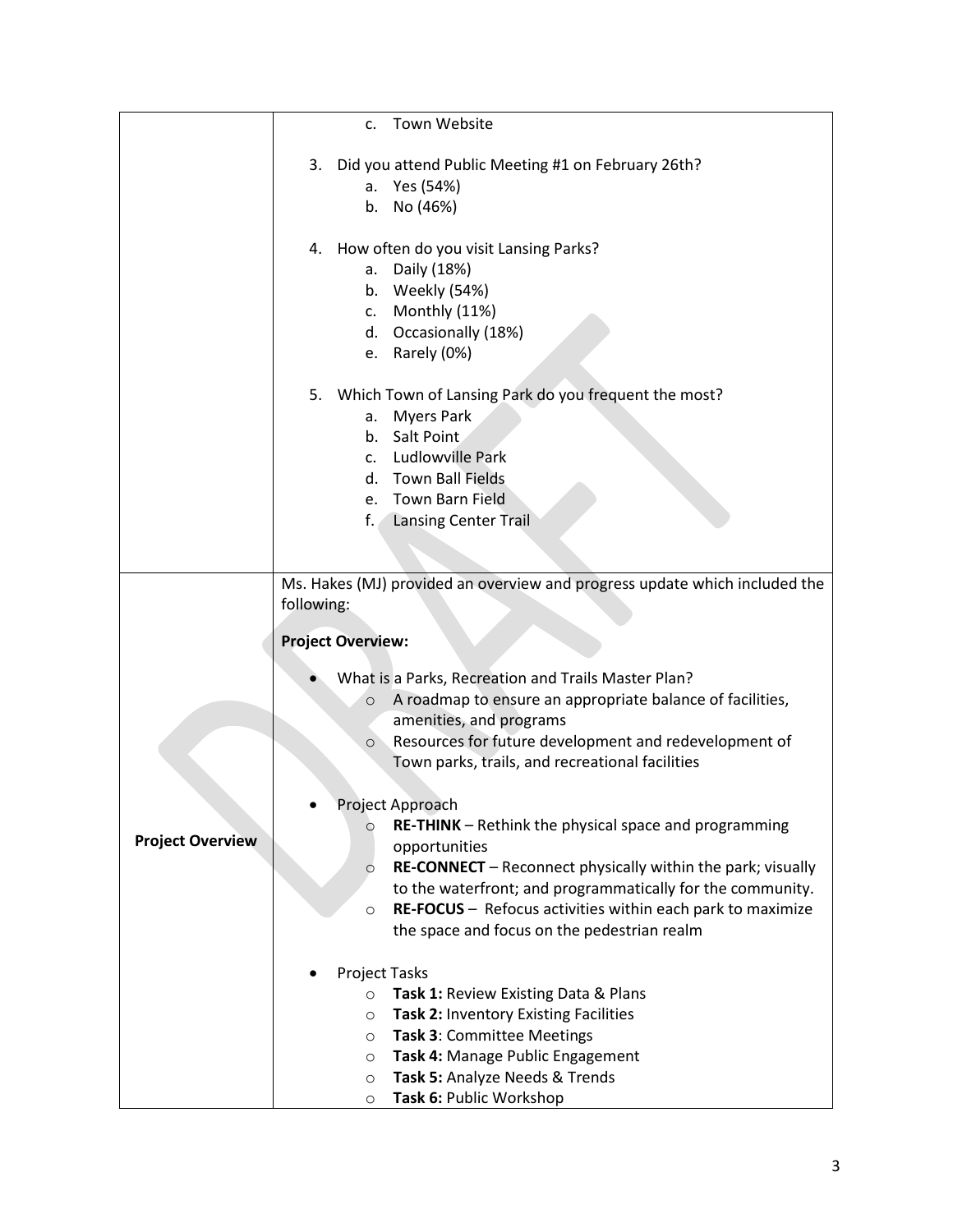|                                      | Task 7: Draft Master Plan<br>$\circ$                                         |
|--------------------------------------|------------------------------------------------------------------------------|
|                                      | Task 8: Implementation Strategy<br>$\circ$                                   |
|                                      |                                                                              |
|                                      |                                                                              |
|                                      | <b>Public Engagement:</b>                                                    |
|                                      | <b>Community Survey</b>                                                      |
|                                      | Online through Survey Monkey<br>$\circ$                                      |
|                                      | Live from October 2, 2020 to December 18, 2020<br>$\circ$                    |
|                                      | Total of 445 responses<br>$\circ$                                            |
|                                      | <b>Topic Areas</b>                                                           |
|                                      | Participant Information                                                      |
|                                      | Use<br><b>Facilities</b><br>■                                                |
|                                      | Program Experience<br>٠                                                      |
|                                      | Park Specific                                                                |
|                                      | Suggestions for the Future                                                   |
|                                      |                                                                              |
|                                      | Virtual Public Workshop #1                                                   |
|                                      | Thursday, February 25, 2021<br>$\circ$                                       |
|                                      | Via Zoom Webinar<br>$\circ$                                                  |
|                                      | Virtual break-out discussions focused on each park<br>$\circ$                |
|                                      | Approximately 60 pre-registered and 40 participated<br>$\circ$               |
|                                      |                                                                              |
|                                      | <b>Stakeholder Meetings</b>                                                  |
|                                      | March 4-8, 2021<br>$\circ$                                                   |
|                                      | Six topic-based stakeholder meetings<br>$\circ$                              |
|                                      | Over 20 stakeholders interviewed to date<br>$\circ$                          |
|                                      | Opportunities for collaboration and networking<br>$\circ$                    |
|                                      | <b>Stakeholder Topics</b>                                                    |
|                                      | Parks staff                                                                  |
|                                      | Parks, Recreation and Trails Maintenance and                                 |
|                                      | Programs                                                                     |
|                                      | <b>Regional Partners</b>                                                     |
|                                      | <b>Recreation Groups</b>                                                     |
|                                      | <b>Tourism and Business</b>                                                  |
|                                      | <b>Education and Non-profit</b>                                              |
|                                      |                                                                              |
|                                      | Ms. Hakes then introduced the draft concept plans. Beginning with the        |
|                                      | development of the concept plans Ms. Hakes showed how the team worked        |
|                                      | with everyone to develop the concepts and reiterated these are in draft form |
| <b>Draft Concept</b><br><b>Plans</b> | and are open to and welcome suggestions. Draft concept plan development      |
|                                      | included:                                                                    |
|                                      | Understanding Existing Conditions / Needs                                    |
|                                      | Staff input                                                                  |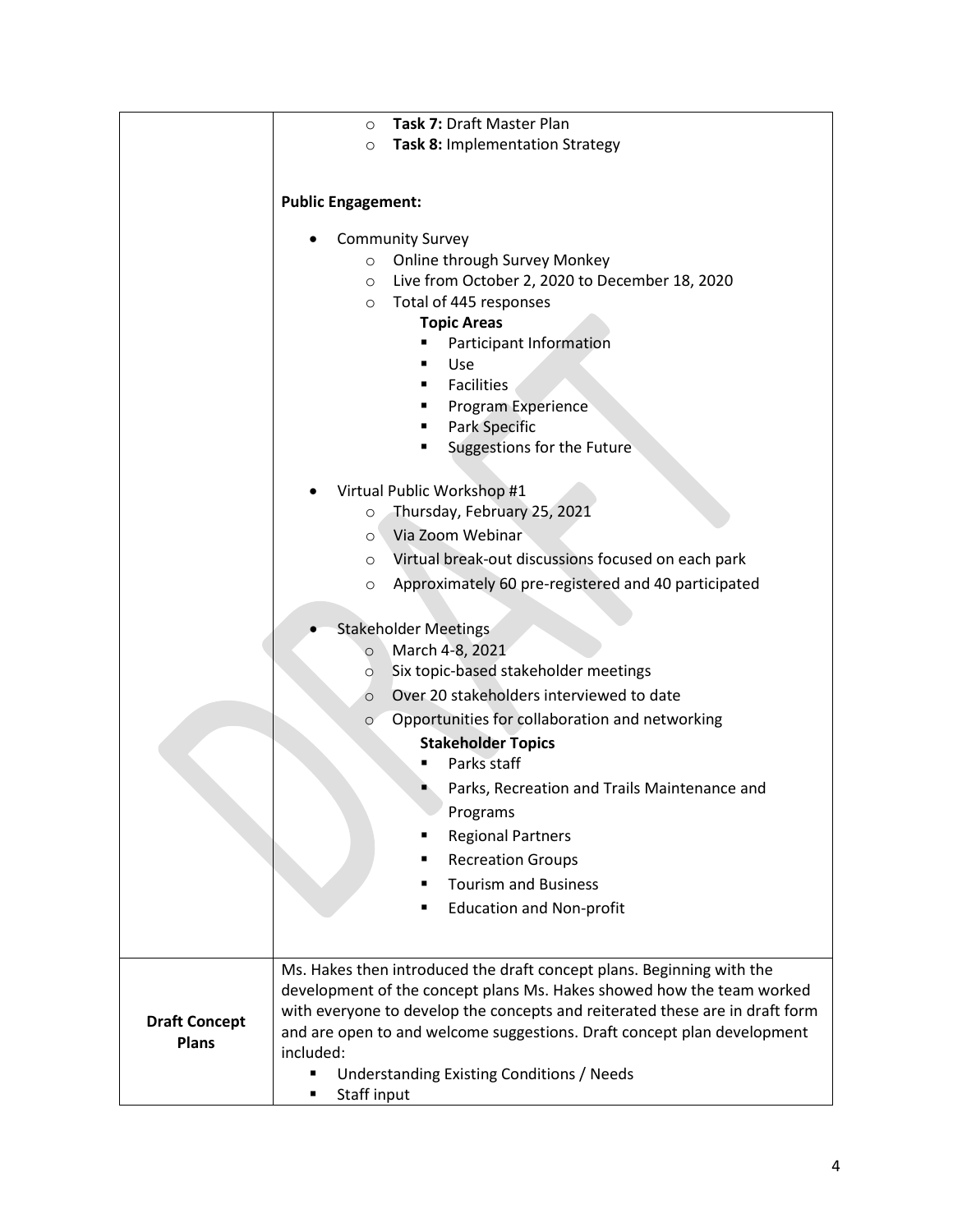|                    | Public Input<br>٠                                                                                                                                           |
|--------------------|-------------------------------------------------------------------------------------------------------------------------------------------------------------|
|                    | <b>Online Survey</b><br>٠                                                                                                                                   |
|                    | Public Workshop #1                                                                                                                                          |
|                    | Stakeholder Input<br>٠                                                                                                                                      |
|                    | <b>Committee Guidance</b>                                                                                                                                   |
|                    |                                                                                                                                                             |
|                    | Ms. Hakes shared the common themes gathered from previous public                                                                                            |
|                    | engagement.                                                                                                                                                 |
|                    |                                                                                                                                                             |
|                    | <b>Public Workshop #1</b>                                                                                                                                   |
|                    | Connectivity                                                                                                                                                |
|                    | Pedestrian and bicycle amenities                                                                                                                            |
|                    | ■ Parking and restrooms                                                                                                                                     |
|                    | Need for additional community/recreation spaces                                                                                                             |
|                    |                                                                                                                                                             |
|                    | <b>Stakeholder meetings</b>                                                                                                                                 |
|                    | " Need for additional community gathering spaces                                                                                                            |
|                    | <b>Better connectivity</b>                                                                                                                                  |
|                    | Parking and restrooms                                                                                                                                       |
|                    | Need for additional park staff                                                                                                                              |
|                    | Pedestrian improvements                                                                                                                                     |
|                    | " Confirmation of needs expressed by public                                                                                                                 |
|                    |                                                                                                                                                             |
|                    | Draft concept plans were done for the following parks:                                                                                                      |
|                    |                                                                                                                                                             |
|                    | <b>Ball Fields</b>                                                                                                                                          |
|                    | Ludlowville Park                                                                                                                                            |
|                    | <b>Myers Park</b>                                                                                                                                           |
|                    | Salt Point Preserve                                                                                                                                         |
|                    | <b>Lansing Center Trail</b><br><b>Barn Fields</b>                                                                                                           |
|                    |                                                                                                                                                             |
|                    |                                                                                                                                                             |
|                    |                                                                                                                                                             |
|                    | Josiah Simpson, Project Designer, PLACE Alliance Northeast went over the<br>design principles for the Ball fields. Mr. Simpson provided a brief overview of |
|                    |                                                                                                                                                             |
|                    | existing conditions of the park and those included:                                                                                                         |
|                    | 102 Parking Stalls<br>٠                                                                                                                                     |
|                    | 1 Adult Softball Field<br>٠                                                                                                                                 |
| <b>Ball Fields</b> | 6 Little League Fields<br>٠                                                                                                                                 |
|                    | 2 T-Ball Fields<br>٠                                                                                                                                        |
|                    | 1 Bathroom<br>٠                                                                                                                                             |
|                    | 1 Pavilion                                                                                                                                                  |
|                    | 1 Basketball Court                                                                                                                                          |
|                    | Several Play Structures<br>٠                                                                                                                                |
|                    | <b>BBQ Station</b><br>٠                                                                                                                                     |
|                    |                                                                                                                                                             |
|                    |                                                                                                                                                             |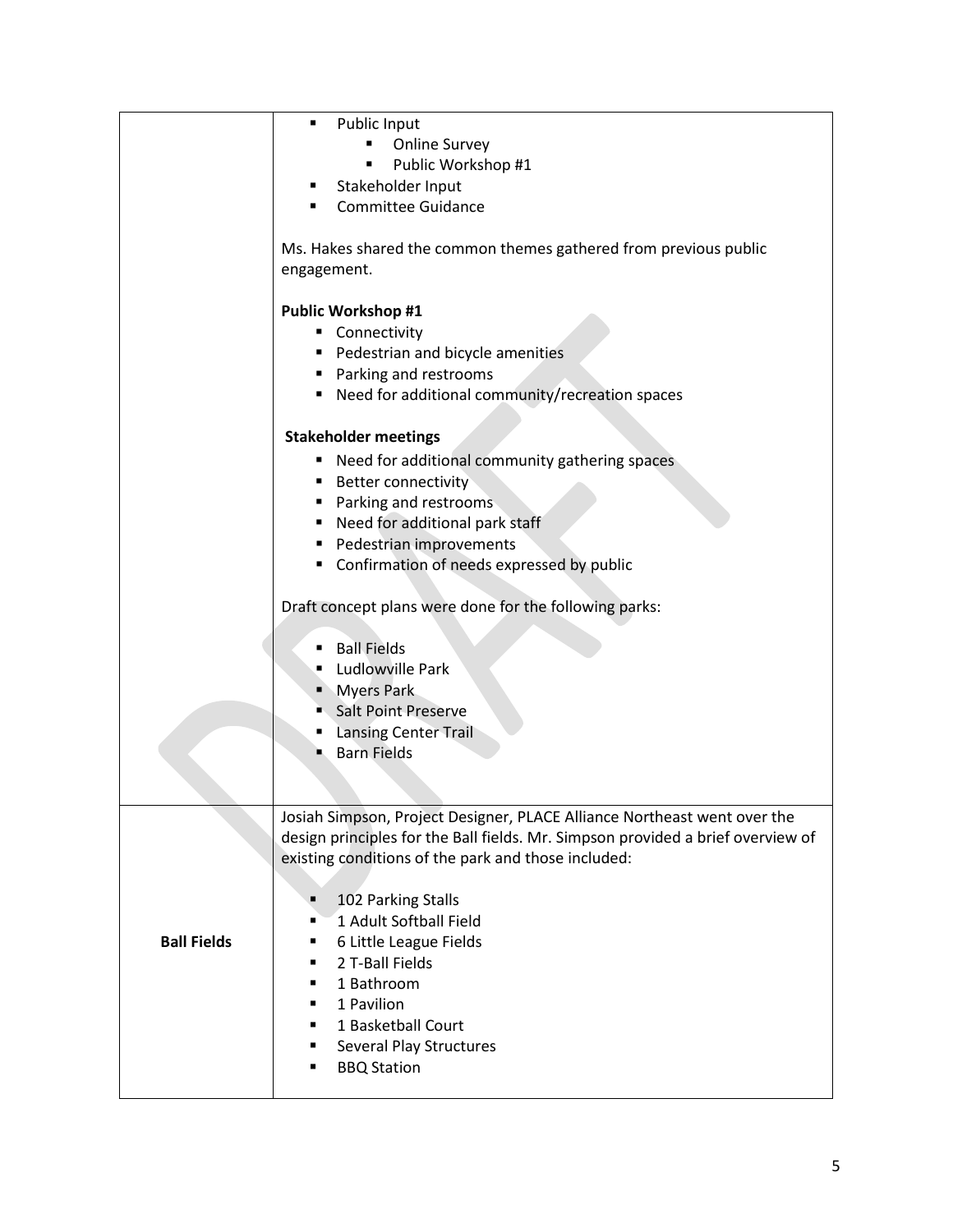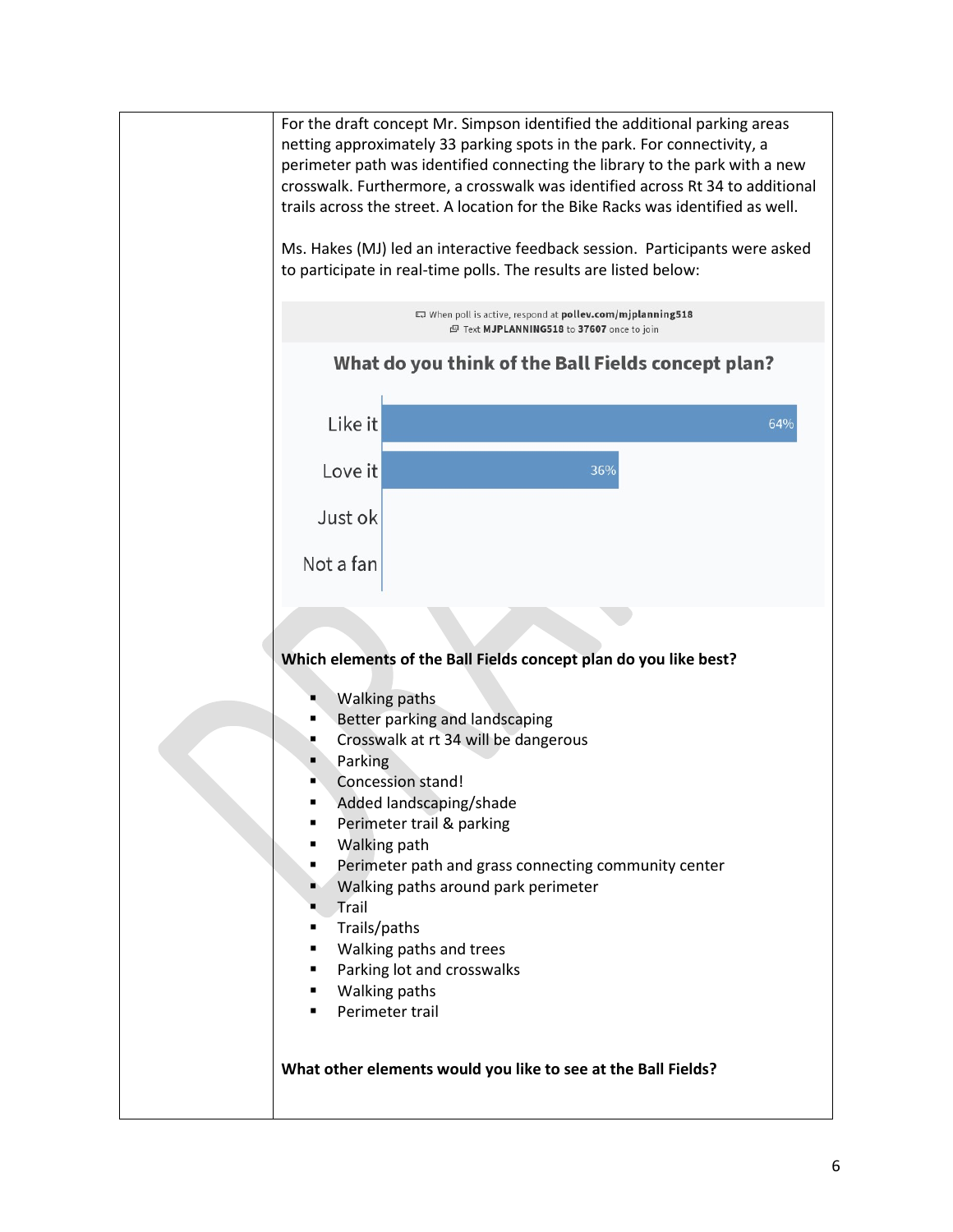|                         | Clearer connection to town center trails<br>٠<br>Bigger playground<br>Pedestrian connection to the Lansing Trails<br>٠<br>Cross walk at woods edge/Bement drive<br>٠<br>Accessibility for persons with disabilities<br>٠<br>Better bathroom<br>٠<br>benches along paths<br>٠                                                                                                                                                                                                                                                                                                                                                                                                                                                                                                                                                   |
|-------------------------|--------------------------------------------------------------------------------------------------------------------------------------------------------------------------------------------------------------------------------------------------------------------------------------------------------------------------------------------------------------------------------------------------------------------------------------------------------------------------------------------------------------------------------------------------------------------------------------------------------------------------------------------------------------------------------------------------------------------------------------------------------------------------------------------------------------------------------|
|                         | Ms. Hakes (MJ) introduced the Ludlowville Park with the design principles.                                                                                                                                                                                                                                                                                                                                                                                                                                                                                                                                                                                                                                                                                                                                                     |
| <b>Ludlowville Park</b> | These included parking, restrooms, safer access to falls and maintain quiet<br>character and scale of the park. Ms. Hakes then provided a brief overview of<br>existing conditions of the park and those included:<br>13-acre park<br>٠<br>Gazebo<br><b>Basketball court</b><br>Playground<br>Pavilion<br>Parking (5 stalls)<br>Waterfall<br>$\blacksquare$<br>For the draft concept key elements introduced included the following:<br>Parking area (5 additional spots)<br>٠<br>Pedestrian path<br>Accessible overlook<br>Formalized trail to waterfalls<br>Explore opportunities to utilize north part of property<br>Explore opportunities for neighborhood connections<br>Ms. Hakes (MJ) led an interactive feedback session. Participants were asked<br>to participate in real-time polls. The results are listed below: |
|                         |                                                                                                                                                                                                                                                                                                                                                                                                                                                                                                                                                                                                                                                                                                                                                                                                                                |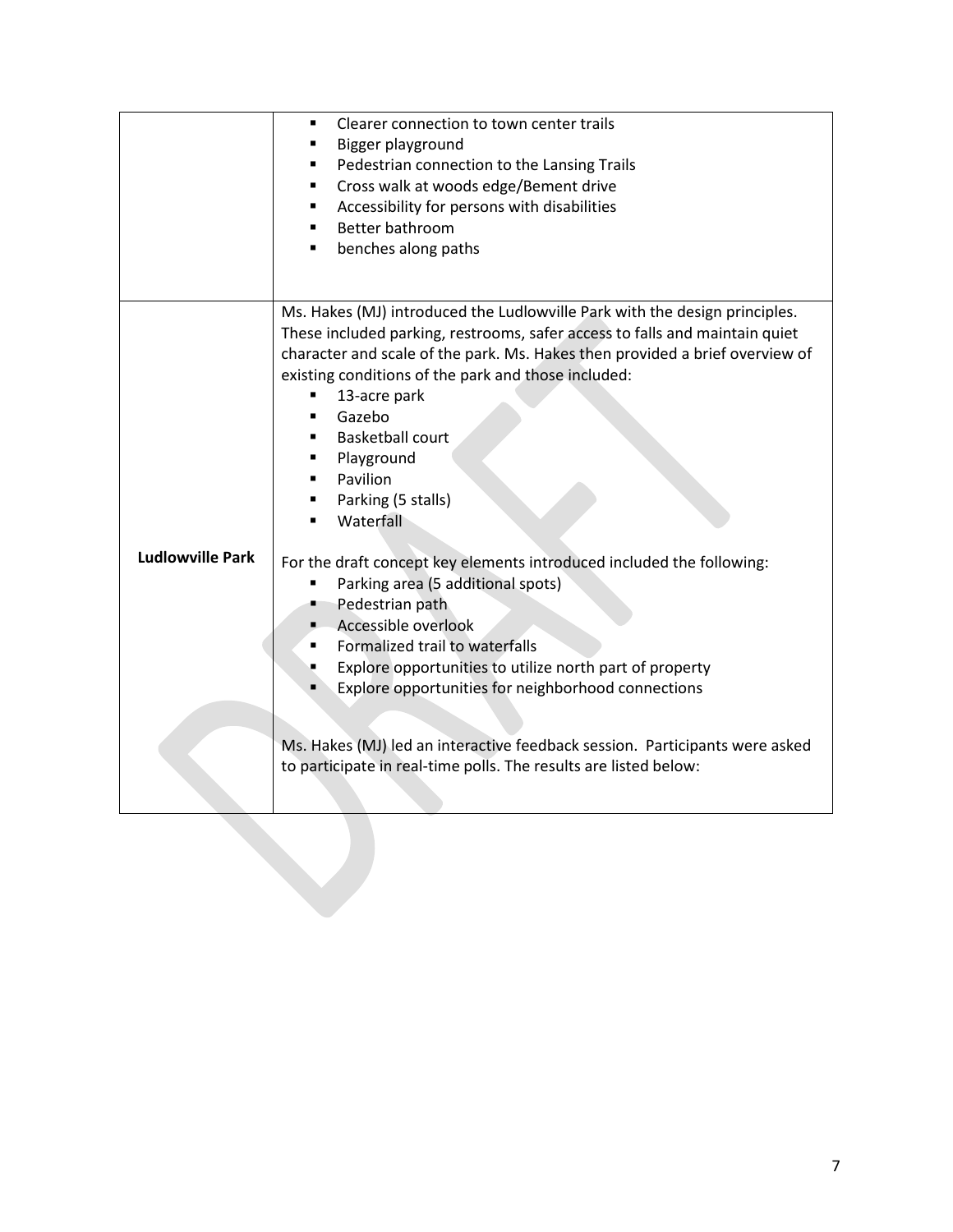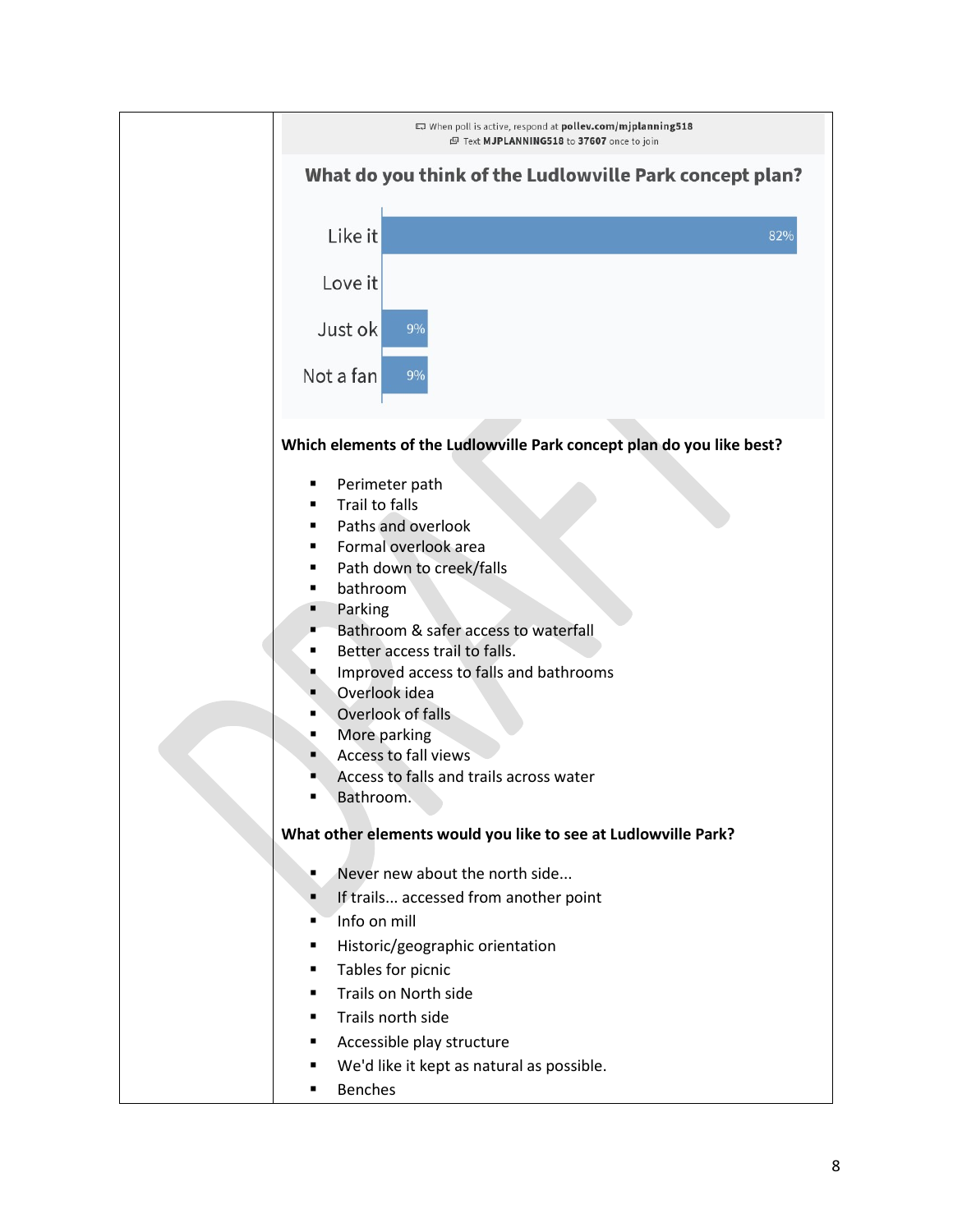|                   | Explanatory of the geology<br>٠                                                                                                                                                                                                                                                                                                                                                                                                                                  |
|-------------------|------------------------------------------------------------------------------------------------------------------------------------------------------------------------------------------------------------------------------------------------------------------------------------------------------------------------------------------------------------------------------------------------------------------------------------------------------------------|
|                   | Development of trails on north side of salmon creek                                                                                                                                                                                                                                                                                                                                                                                                              |
|                   | Gazebo larger<br>٠                                                                                                                                                                                                                                                                                                                                                                                                                                               |
|                   | <b>Bike racks</b>                                                                                                                                                                                                                                                                                                                                                                                                                                                |
|                   |                                                                                                                                                                                                                                                                                                                                                                                                                                                                  |
|                   | Josiah Simpson, Project Designer, PLACE Alliance Northeast went over the<br>design principles for the Myers Park those included parking (car & trailer),<br>pedestrian circulation, enhance views / access to lake, restrooms, and create<br>more defined spaces Mr. Simpson provided a brief overview of existing<br>conditions of the park and those included:                                                                                                 |
|                   | 180 Parking Stalls<br>15 Boat Trailer Stalls<br>19 RV Campsites<br>4, 150 L.F. of Lake Front<br>٠<br>950 L.F. of Lake Front without Cars<br><b>Bathrooms with Showers</b><br>7 Pavilions<br>1 Gazebo<br>٠<br><b>Basketball Court</b><br><b>Volleyball Net</b><br><b>Kayak Racks</b><br>1 Dock                                                                                                                                                                    |
|                   |                                                                                                                                                                                                                                                                                                                                                                                                                                                                  |
|                   | For the draft concept key elements introduced included the following:                                                                                                                                                                                                                                                                                                                                                                                            |
| <b>Myers Park</b> | <b>RV</b> campsites<br>RV bathrooms with showers<br>п<br>New bathrooms<br>Moved pavilion<br>٠<br>Gazebo<br>$\blacksquare$<br><b>Expanded beach</b><br><b>Basketball court</b><br>Volleyball court<br>Kayak facility<br>Canoe/kayak drop off<br>٠<br>Canoe/kayak launch<br>в<br>High tensile structure<br>Riverbank plantings<br>п<br>Lakefront Marina promenade<br>Open Lawn<br>Event Lawn<br><b>Boat Launch</b><br>Playground<br>Campsites<br><b>Bike Racks</b> |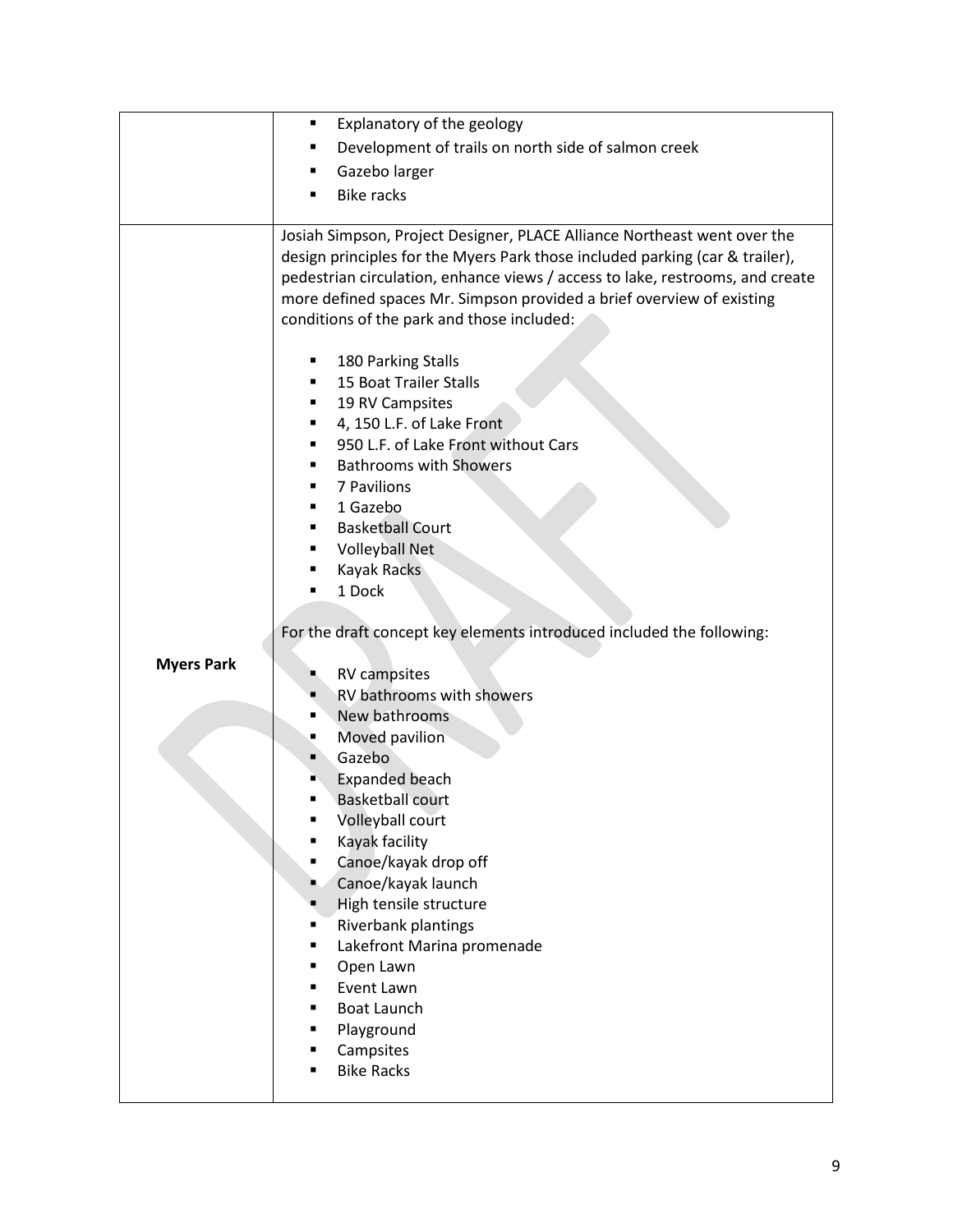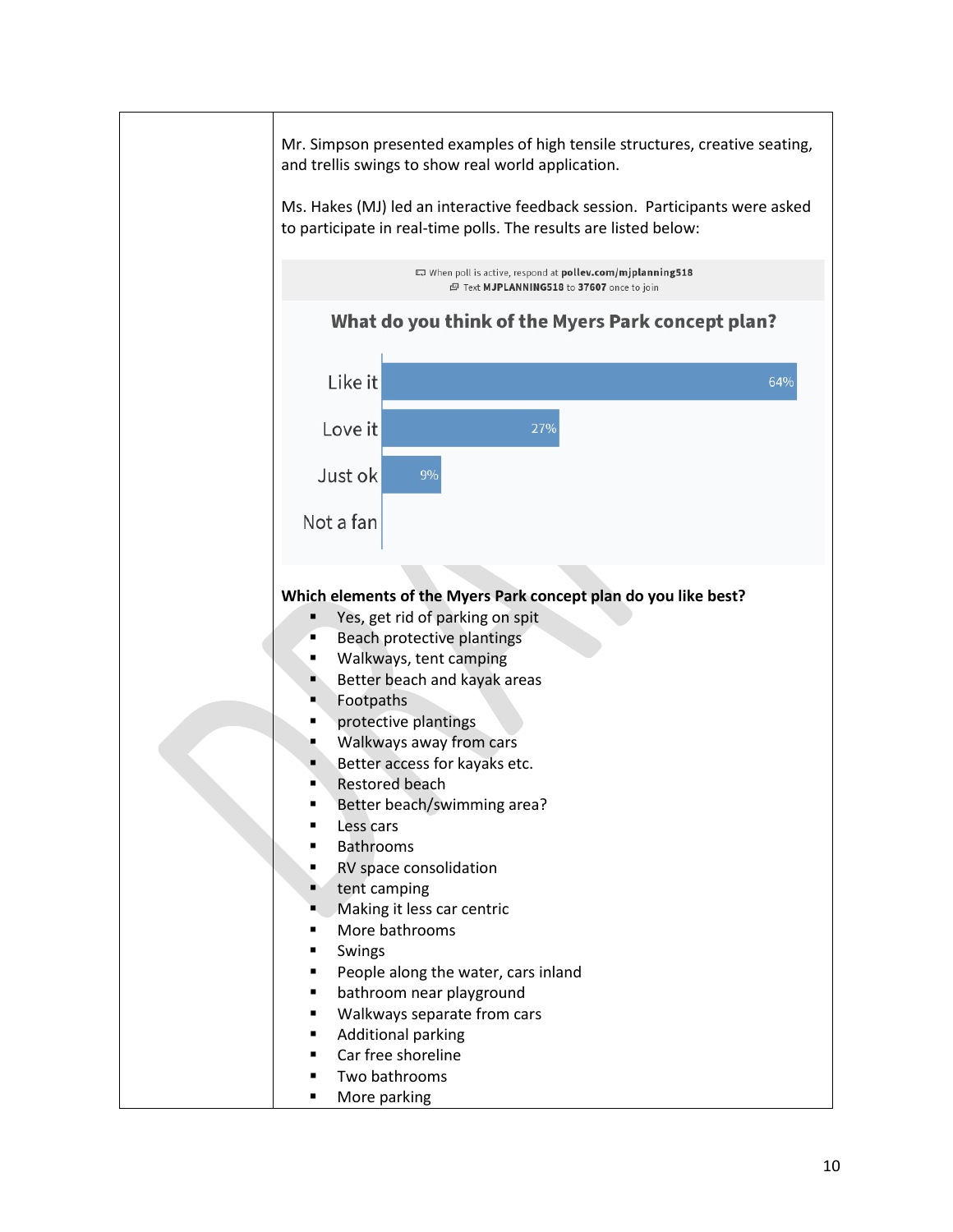|                            | Parking lot relocation<br>٠                                                                                                                                                                                                                                                                                                                                                                                                                                                                                                                                                                                                                                                                                                                                                                                                                                                                                                                                                                                                                                                                                                                                                                                                       |
|----------------------------|-----------------------------------------------------------------------------------------------------------------------------------------------------------------------------------------------------------------------------------------------------------------------------------------------------------------------------------------------------------------------------------------------------------------------------------------------------------------------------------------------------------------------------------------------------------------------------------------------------------------------------------------------------------------------------------------------------------------------------------------------------------------------------------------------------------------------------------------------------------------------------------------------------------------------------------------------------------------------------------------------------------------------------------------------------------------------------------------------------------------------------------------------------------------------------------------------------------------------------------|
|                            | What other elements would you like to see at Myers Park?                                                                                                                                                                                                                                                                                                                                                                                                                                                                                                                                                                                                                                                                                                                                                                                                                                                                                                                                                                                                                                                                                                                                                                          |
|                            | No stone dust on trails that are now grass paths! Like new parking<br>٠<br>idea. No bridge from Myers Pk.!<br>What about non-motorized boat trailers?<br>٠<br>Where is boat dry parking?<br>٠<br>The current swimming area at Salt Point is kind of stinkyit is a trap<br>٠<br>for debris, is very siltyswimming is better at Salt PointI'd like to<br>see some good thought put into a better, reengineered or relocated<br>swimming area<br>More boat parking for visitors<br>٠<br>Not sure the parking will accommodate max needs during concert Is<br>٠<br>Tent camping spot is odd near entrance<br>٠<br>Lansing does not allow swimming at Salt Point<br>٠<br>Salt Point needs to have connectivity<br>٠<br>Not sure I like the RV camping<br>٠<br>Need to manage fishing, move bait shop!<br>٠<br>Where do the sailboat racks go?<br>٠<br>No bridge to salt point<br>٠<br>Swimming area at Salt Pt<br>٠<br>Where is the bait shop?<br>٠<br>Some pavilions not right close to the water.<br>٠.<br>Absolutely no bridge to salt pt.<br>I think if we had more tent camping it would be used. And having it<br>٠<br>not right by the parking lot.<br>Stop cutting down the big trees<br>More focus on beach improvements<br>٠ |
|                            | Walking path to salt point<br>A bridge to Salt Point                                                                                                                                                                                                                                                                                                                                                                                                                                                                                                                                                                                                                                                                                                                                                                                                                                                                                                                                                                                                                                                                                                                                                                              |
| <b>Salt Point Preserve</b> | Mr. Simpson, PLACE Alliance went over the design principles for Salt Point<br>Preserve, those included maintain 'preserve' character, improve lake access &<br>viewing points, and define parking. Mr. Simpson provided a brief overview of<br>existing conditions of the preserve and those included:<br>10 Parking stalls<br>Ξ<br>20 Make-shift parking stalls<br>٠<br>14 Creek access parking stalls<br>٠<br>1 Port-a-jon bathroom<br>٠<br>2,200 L.F. Stone dust walking trails<br>٠<br><b>Information kiosk</b><br>٠<br>Non-motorized boat put-in<br>٠<br>For the draft concept key elements introduced included the following:                                                                                                                                                                                                                                                                                                                                                                                                                                                                                                                                                                                               |
|                            | 2 Port-a-John bathroom shelters                                                                                                                                                                                                                                                                                                                                                                                                                                                                                                                                                                                                                                                                                                                                                                                                                                                                                                                                                                                                                                                                                                                                                                                                   |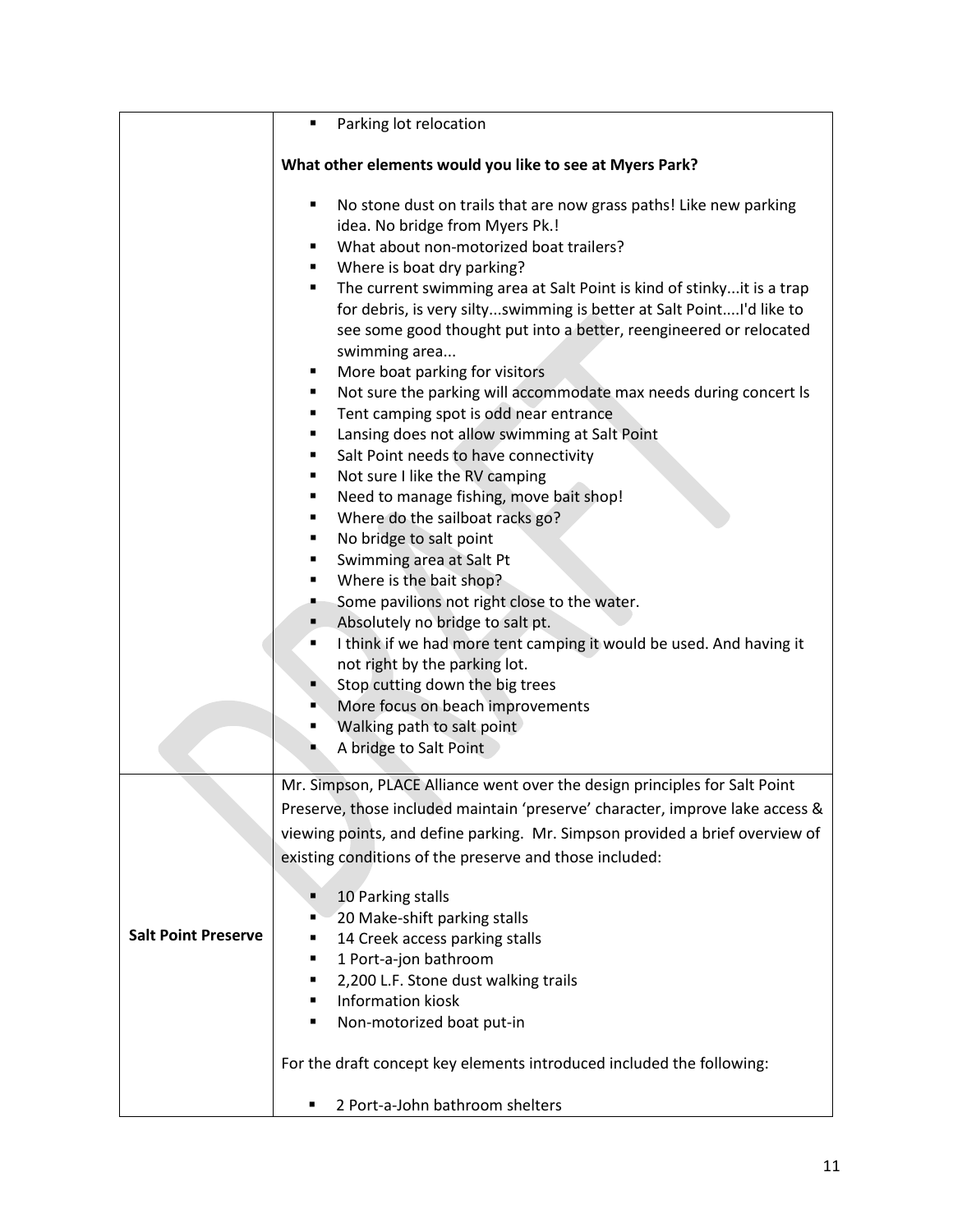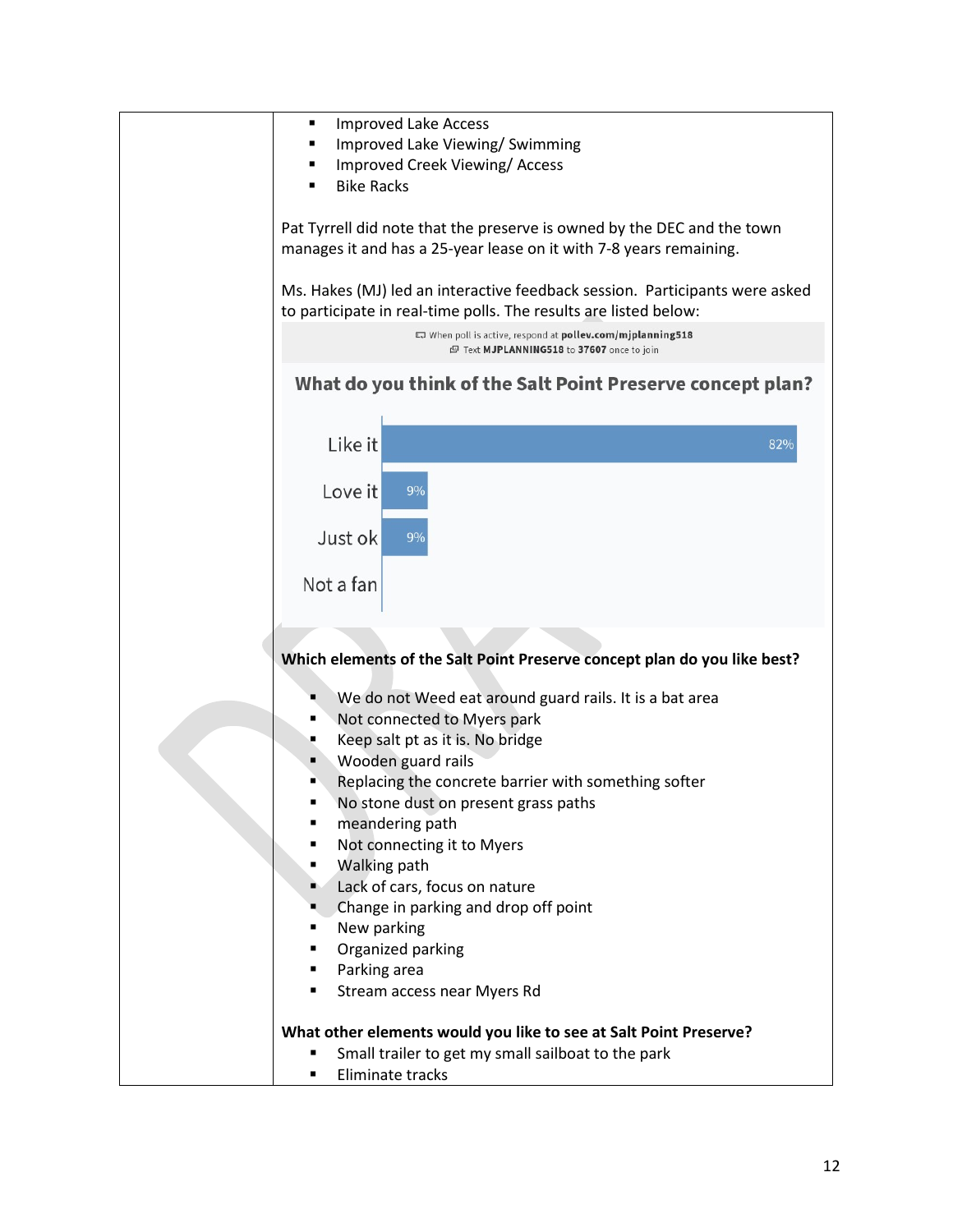|                                       | I'd like to see people able to walk from Myers Point to Salt Point to<br>limit the need for parking at Salt Point.<br>Parking for trailers parallel to railroad tracks<br>п<br>Elevated observation element<br>keep the way it is except for parking<br>Not limbing trees near lake. Keep it as it grows.<br>п<br>Remove invasives<br><b>Walking access from Myers</b><br>٠                                                                                                                                                                                                                                                                                                                                                                                                                                                                                                                                                                                                                     |
|---------------------------------------|-------------------------------------------------------------------------------------------------------------------------------------------------------------------------------------------------------------------------------------------------------------------------------------------------------------------------------------------------------------------------------------------------------------------------------------------------------------------------------------------------------------------------------------------------------------------------------------------------------------------------------------------------------------------------------------------------------------------------------------------------------------------------------------------------------------------------------------------------------------------------------------------------------------------------------------------------------------------------------------------------|
| <b>Lansing Center</b><br><b>Trail</b> | Ms. Hakes (MJ) introduced the Lansing Center Trail with the design principles.<br>These included parking, restrooms, and interpretive signage. Ms. Hakes then<br>provided a brief overview of existing conditions of the area and those<br>included:<br>4 miles of trails<br>Gravel parking area<br>Kiosk<br>Port-a-John<br>For the draft concept key elements introduced included the following:<br>Formalized parking area<br>Kiosk<br>Bathroom<br>Interpretive signage<br>Address drainage for wetlands<br>Explore opportunities for additional parking<br>Explore opportunities for trail expansion<br>Ms. Hakes (MJ) led an interactive feedback session. Participants were asked<br>to participate in real-time polls. The results are listed below:<br>When poll is active, respond at pollev.com/mjplanning518<br>图 Text MJPLANNING518 to 37607 once to join<br>What do you think of the Lansing Center Trail concept plan?<br>Like it<br>90%<br>Love it<br>10%<br>Just ok<br>Not a fan |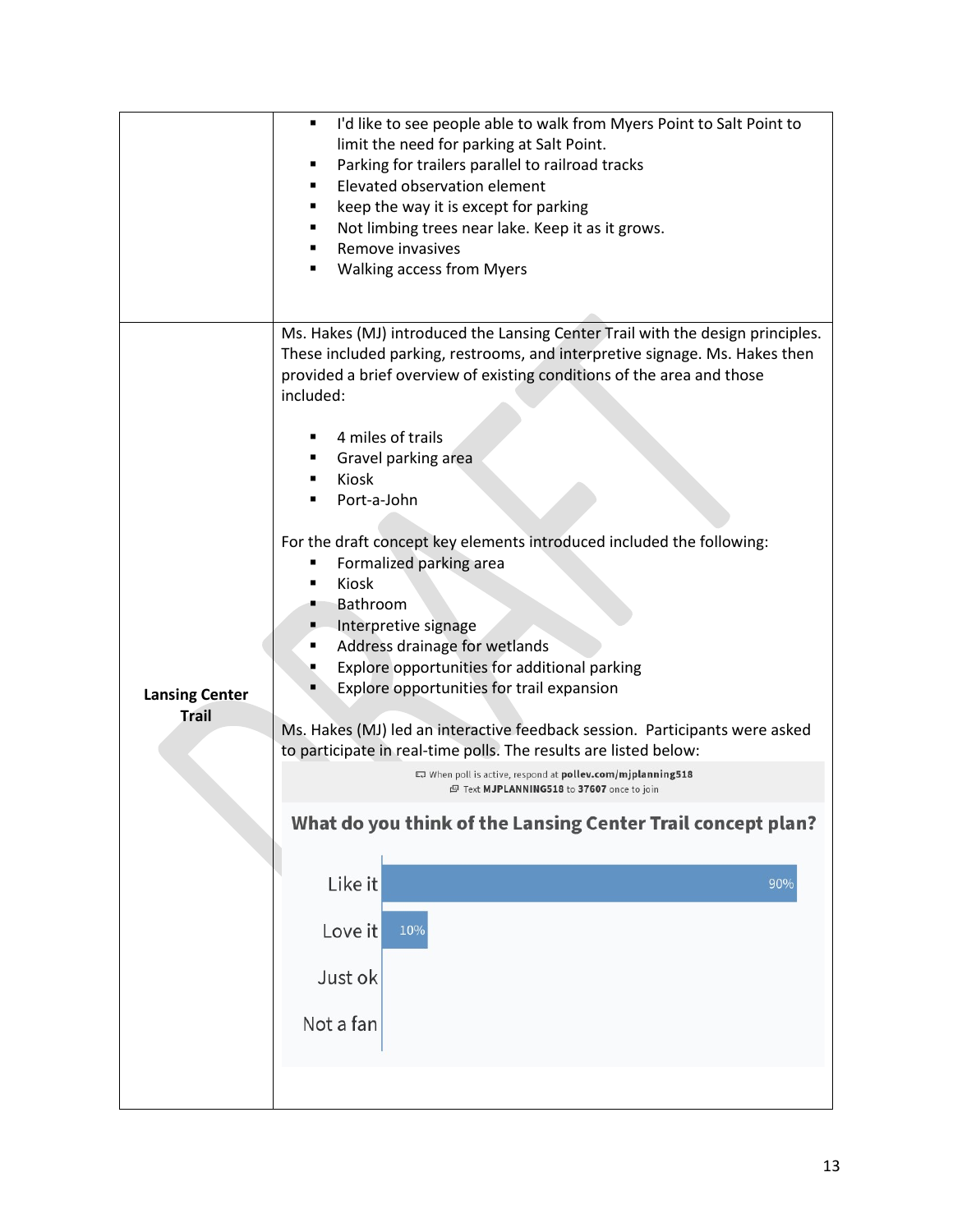|                    | Which elements of the Lansing Center Trail concept plan do you like best?     |
|--------------------|-------------------------------------------------------------------------------|
|                    | No more housing or commercial development                                     |
|                    | Addressing wet areas<br>٠                                                     |
|                    | Wet areas should be left alone; bridge over them.<br>٠                        |
|                    | Trail condition improvements<br>٠                                             |
|                    | Bathroom, improvement to parking, possibilities of expansion<br>٠             |
|                    | Trail expansion potential<br>٠                                                |
|                    | Expanding it<br>٠                                                             |
|                    | Bathroom<br>$\blacksquare$                                                    |
|                    | <b>Better parking</b><br>٠                                                    |
|                    | maintaining what is there<br>٠                                                |
|                    | Trail condition improvements<br>٠                                             |
|                    | Bathroom<br>٠                                                                 |
|                    |                                                                               |
|                    | What other elements would you like to see at the Lansing Center Trail?        |
|                    | Love it<br>п                                                                  |
|                    | No commercial or housing development<br>٠                                     |
|                    | Commit to keeping northern loop natural<br>٠                                  |
|                    | A basic plan for the adjacent land.<br>٠                                      |
|                    | <b>Bike access</b><br>٠                                                       |
|                    | More variety of trails and landscape<br>٠                                     |
|                    | Town should keep this just as trails & not sell for buildings<br>٠            |
|                    | Connections to nearby parks and residential neighborhoods.<br>٠               |
|                    | Ditto on the pond<br>٠                                                        |
|                    |                                                                               |
|                    | Better control of dog waste                                                   |
|                    | historical interpretation at sign post areas<br>٠                             |
|                    | Might need more parking                                                       |
|                    | Bike access and bike racks<br>٠                                               |
|                    | Elevated observation element<br>п                                             |
|                    | More trees<br>٠                                                               |
|                    | Could a pond be added?<br>D.                                                  |
|                    | <b>Access to Conlon Road</b><br>٠                                             |
|                    | Allow family bike access<br>п                                                 |
|                    | don't drain the wet areas, but put a bridge over them                         |
|                    |                                                                               |
|                    | Ms. Hakes (MJ) introduced the Barn Fields with the design principles. These   |
|                    | included parking, restrooms, pedestrian safety, opportunities for use as flex |
|                    | space, protective fencing, and additional recreation amenities. Ms. Hakes     |
|                    | then provided a brief overview of existing conditions of the park and those   |
|                    | included:                                                                     |
| <b>Barn Fields</b> |                                                                               |
|                    | No formalized parking                                                         |
|                    | 3 baseball fields<br>$\blacksquare$                                           |
|                    | 1 soccer field<br>٠                                                           |
|                    | For the draft concept key elements introduced included the following:         |
|                    | Formalized parking area                                                       |
|                    | Crosswalk<br>٠                                                                |
|                    |                                                                               |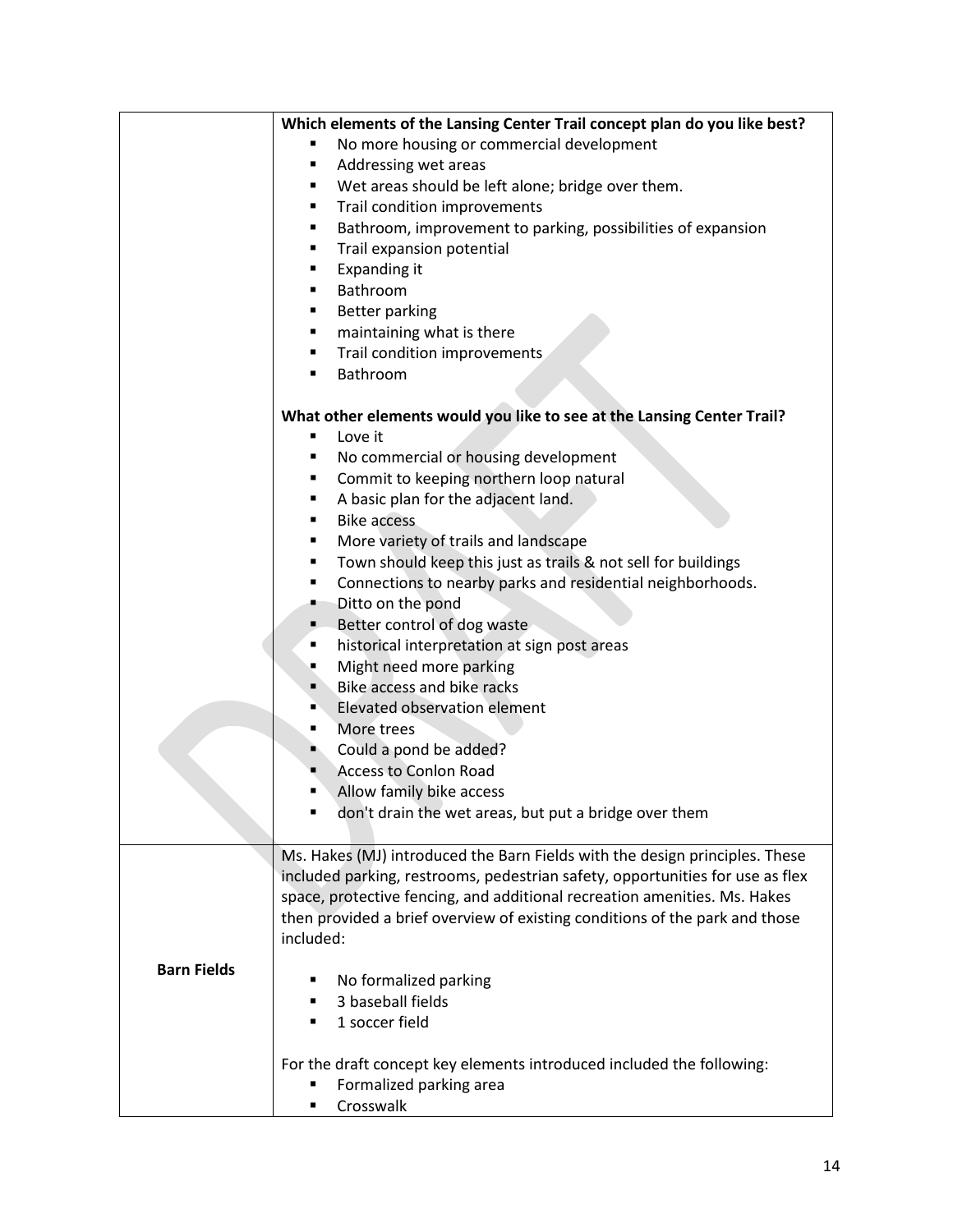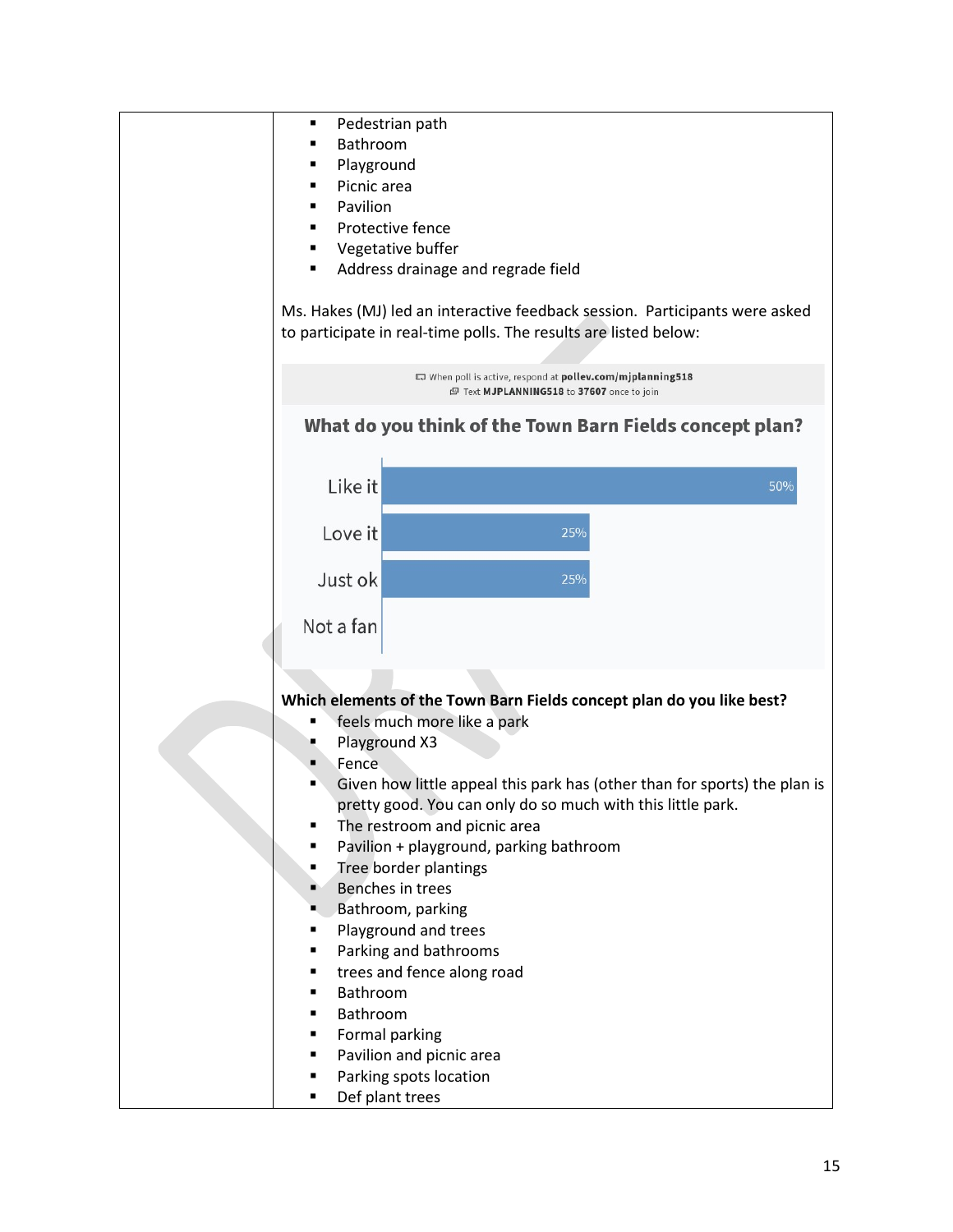|                    | What other elements would you like to see at the Town Barn Fields?              |
|--------------------|---------------------------------------------------------------------------------|
|                    | Leave mostly as extra sports fields                                             |
|                    | if we stay focused on sports fields, there's not room for much.<br>٠            |
|                    | Fence would block snowmobile trail access to gas station and                    |
|                    | crossroads                                                                      |
|                    | Move pavilion and playground away from Rt 34<br>٠                               |
|                    | Following the park draft concept discussion Ms. Hakes provided a series of      |
|                    | next steps in the project. Next steps include the following:                    |
|                    |                                                                                 |
|                    | Summarize public input                                                          |
|                    | <b>Refine Concept Plans</b><br>٠                                                |
|                    | <b>Prepare Preliminary Cost Estimates</b>                                       |
|                    | Prepare Draft Master Plan                                                       |
|                    |                                                                                 |
|                    | Ms. Hakes then opened the floor to Q & A the questions and answers are          |
|                    | listed below.                                                                   |
|                    |                                                                                 |
|                    | Q. What is the future of the railroad now that the plant has closed?            |
|                    | A. The land is owned by the railroad company and managed by a holding           |
|                    | company Watco. At this time there are no plans to do anything.                  |
|                    |                                                                                 |
|                    | Q. What is the future of the Bell Station property?                             |
|                    | A. Town is keeping an eye on the property, but nothing is set. Town hopes       |
|                    | the land stays natural. The parcel is in the States open space plan.            |
|                    |                                                                                 |
| <b>Next Steps/</b> | Q. Have you looked at growth within town and the need for more parklands        |
| <b>Q&amp;A</b>     | in underserved portions of town? Are there additional plans to better connect   |
|                    | the town and additional trail systems?                                          |
|                    | A. A big part of the conceptual plan is going to be looking at connections to   |
|                    | trails and parks. This will look at any areas that are not connected and seeing |
|                    | if there are available connections. The town is constantly looking at funding   |
|                    | sources and ways they can expand on existing parks and trails.                  |
|                    | Q. Do we know any more about the Marina that was for sale?                      |
|                    |                                                                                 |
|                    | A. Marina was sold to investors, and they plan on running it for the time       |
|                    | being.                                                                          |
|                    | Q. During events it is hard to get in and out of Myers Park could a second      |
|                    | entrance be added?                                                              |
|                    | A. Unlikely because the residents wouldn't approve, and the traffic flow        |
|                    | wouldn't allow.                                                                 |
|                    |                                                                                 |
|                    | Q. Does the town own or manage the Myers Hill area and bird boxes?              |
|                    | A. Yes                                                                          |
|                    |                                                                                 |
|                    |                                                                                 |
|                    |                                                                                 |